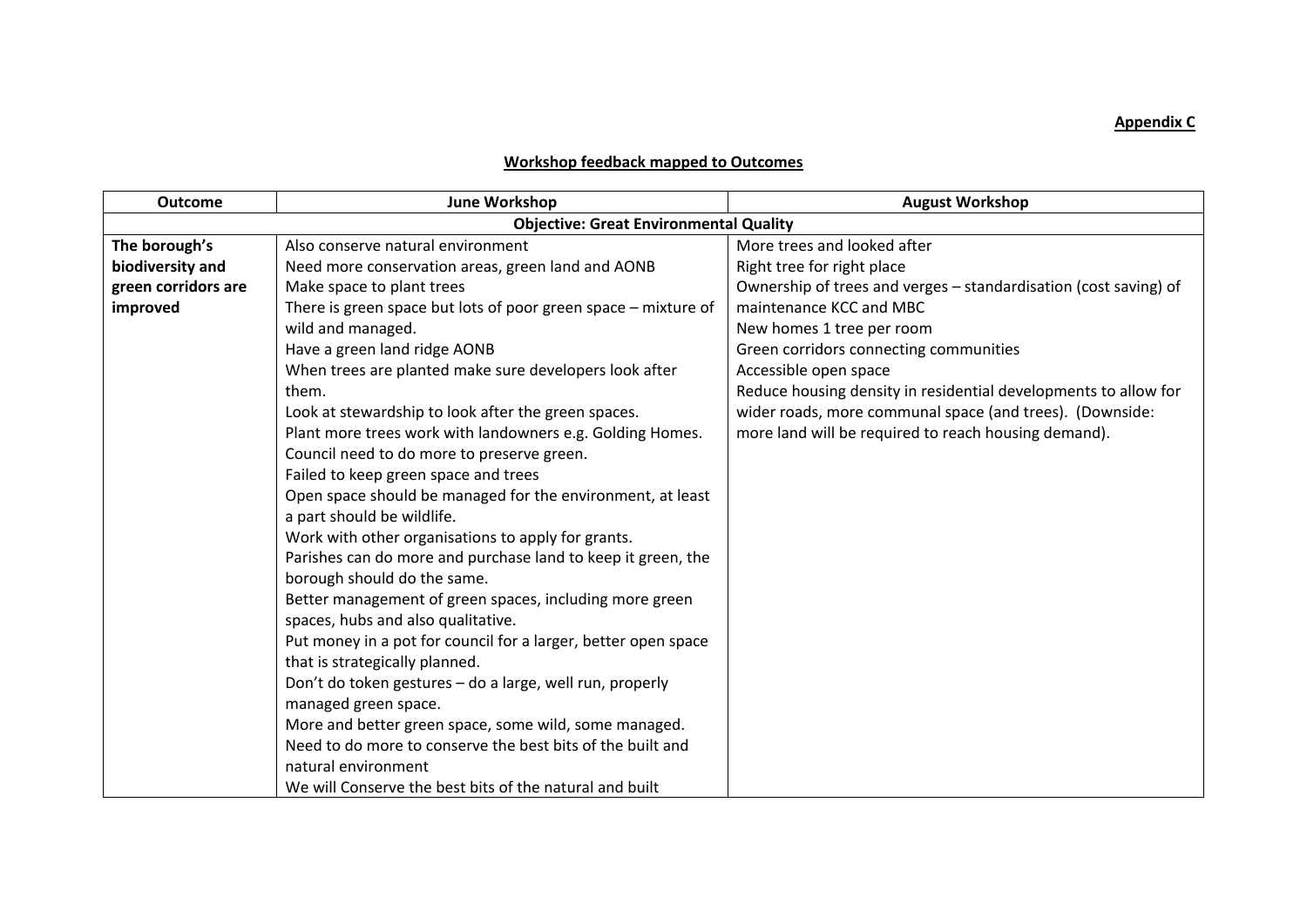| <b>Outcome</b>             | <b>June Workshop</b>                                             | <b>August Workshop</b>                                         |
|----------------------------|------------------------------------------------------------------|----------------------------------------------------------------|
|                            | <b>Objective: Great Environmental Quality</b>                    |                                                                |
|                            | environment                                                      |                                                                |
|                            | We will Facilitate the management of green spaces including      |                                                                |
|                            | for wildlife.                                                    |                                                                |
|                            | Green - what is greening for developments? Land bank, more       |                                                                |
|                            | strategic planning for green spaces. How do we maintain it?      |                                                                |
|                            | Littering - fly tip. Future planning - give % land to PO/MBC, eg |                                                                |
|                            | allocate S106 to one project.                                    |                                                                |
| <b>More residents</b>      | Recycling mascot - equivalent for being active to primary        | People taking responsibility                                   |
| participate in taking      | schools in Mote Park area.                                       | More school involvement in clean and green agenda              |
| care of the                | Sacks of clothes in alleyway - need to educate people of all     | Co-operative model - residents taking equal responsibility for |
| environment                | backgrounds.                                                     | their communities/environment                                  |
|                            | Biodiversity has to be up the agenda - engage the schools -      |                                                                |
|                            | educate                                                          |                                                                |
| The carbon footprint       | Air quality pollution monitoring                                 | Trees linked to Air Quality                                    |
| of the footprint of the    | Air quality issues.                                              |                                                                |
| borough is reduced         | Air quality.                                                     |                                                                |
|                            | Pollution - especially in Maidstone - keep the town clean and    |                                                                |
|                            | the villages.                                                    |                                                                |
|                            | Air pollution                                                    |                                                                |
|                            | Pollution - location of jobs and proximity to new homes.         |                                                                |
| <b>Everyone has access</b> | We Will commit to delivering our Parks and Open spaces 10        | A park for everyone                                            |
| to high quality and        | year strategic plan                                              | How do people get to Mote Park                                 |
| attractive parks and       | Losing green areas.                                              | Creating spaces for people to mix                              |
| green spaces               | Access to parks (without charges) Green and blue spaces.         | Better space standards                                         |
|                            | More facilities in parks and quiet places.                       |                                                                |
|                            | More environmentally friendly places.                            |                                                                |
|                            | Efficient green places                                           |                                                                |
|                            | Green spaces                                                     |                                                                |
|                            | Better transport links to park areas.                            |                                                                |
| More waste is treated      | Recycling is now very good, won't improve much more.             | Invest in food waste recycling to power etc                    |
| locally and used as        | Waste.                                                           | Free bins                                                      |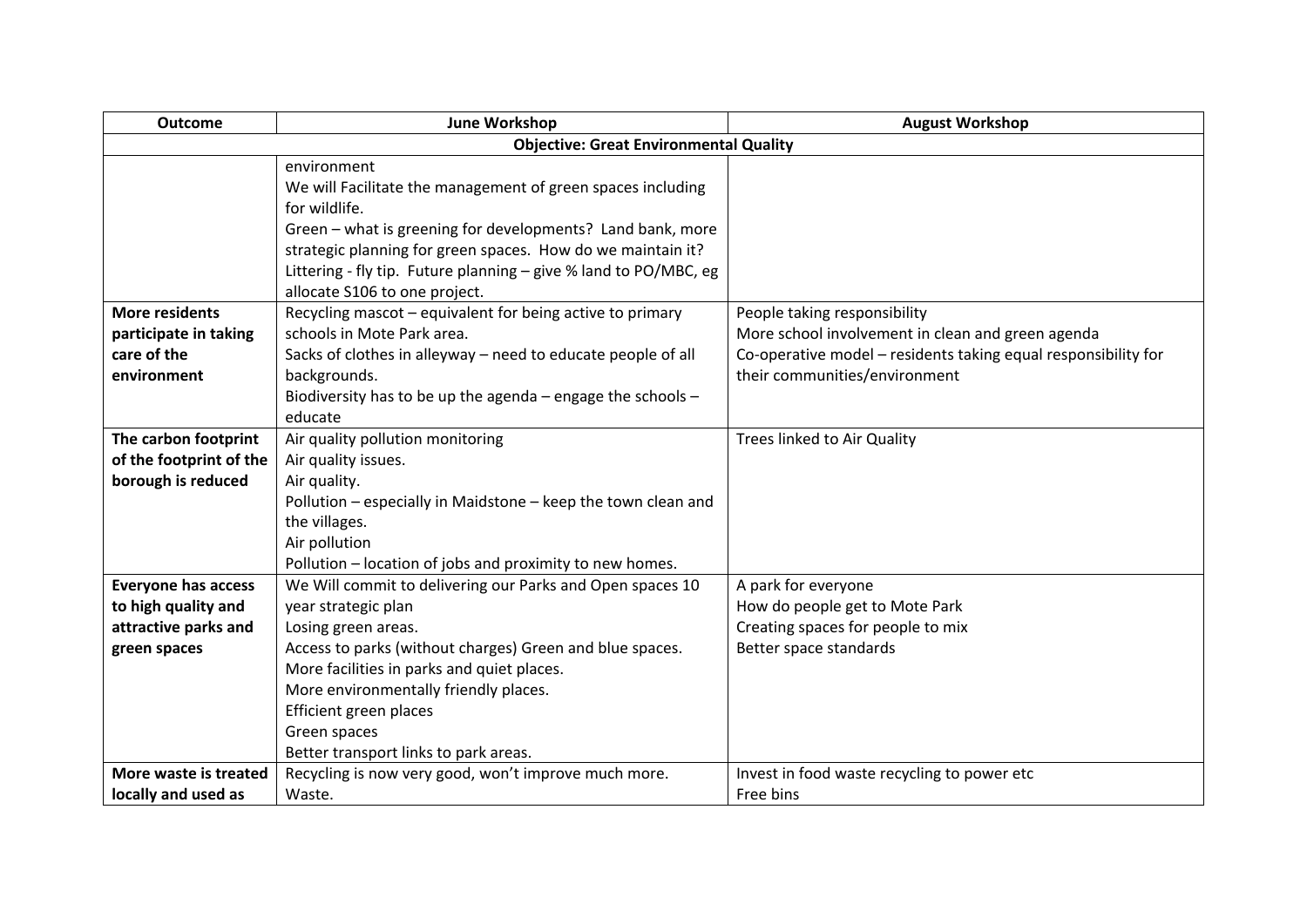| <b>Outcome</b>       | <b>June Workshop</b>                                           | <b>August Workshop</b>                              |
|----------------------|----------------------------------------------------------------|-----------------------------------------------------|
|                      | <b>Objective: Great Environmental Quality</b>                  |                                                     |
| valuable resource    | Energy.                                                        |                                                     |
|                      | Need more waste facilities and open tips.                      |                                                     |
|                      | Fly tipping – needs charges reduced and facilities to be       |                                                     |
|                      | accessible.                                                    |                                                     |
|                      | Not enough provision for waste – creates fly tipping,          |                                                     |
|                      | especially need facilities in the north.                       |                                                     |
|                      | Fly Tipping – protect the countryside, more facilities needed. |                                                     |
| A borough which is   | Attractiveness of Maidstone as a place to visit / live.        | More enforcement $-$ dog fouling etc                |
| recognised as being  | Clean the gullies in the villages.                             | Less noisy borough                                  |
| clean and well cared | Need to do better cleaning streets because of the pollution.   | Move away from strimmer's? less noise pollution etc |
| for                  | Fly tipping an issue - needs moving.                           |                                                     |
|                      | Cleanliness is a big issue in the villages.                    |                                                     |
|                      | Dog fouling is a key issue that is consistently reported. I am |                                                     |
|                      | yet to see an enforcement officer in my village (3.5 yrs). The |                                                     |
|                      | town looks very clean on Saturday mornings.                    |                                                     |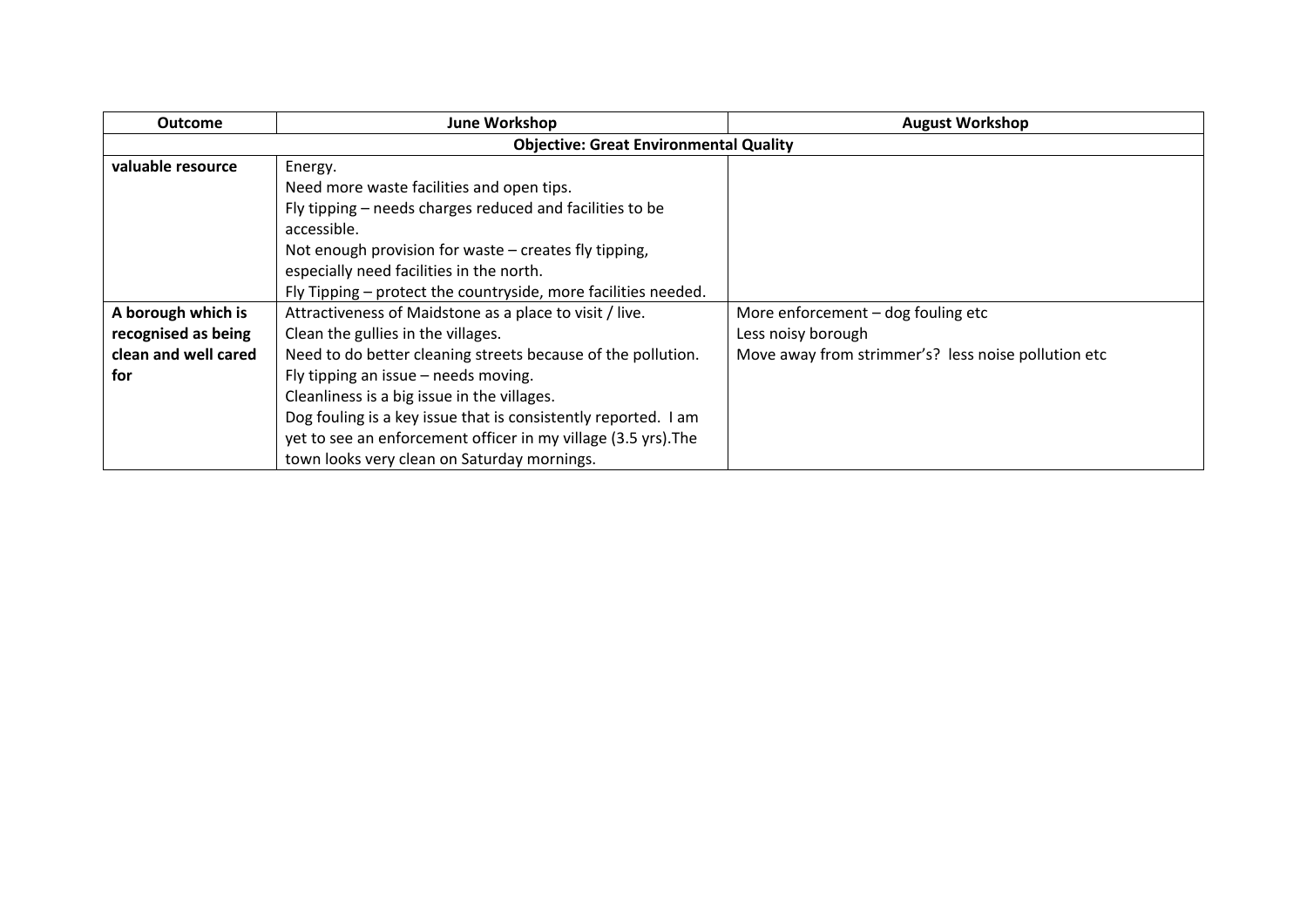| <b>Outcome</b>        | June Workshop                                                   | <b>August Workshop</b> |
|-----------------------|-----------------------------------------------------------------|------------------------|
|                       | <b>Objective: Well Connected Safe and Empowered Communities</b> |                        |
| A borough where       | Clean safe environment (less crime.)                            |                        |
| more people feel safe |                                                                 |                        |
| The harm caused by    |                                                                 |                        |
| crime and anti-social |                                                                 |                        |
| behaviour is reduced  |                                                                 |                        |
| More investment in    | Community opportunities through improvement projects and        |                        |
| community             | local schemes that can be delivered on a voluntary basis and    |                        |
| infrastructure        | help promote cohesion.                                          |                        |
|                       | Development can help save local community facilities in rural   |                        |
|                       | areas.                                                          |                        |
|                       | Better use of technology to connect people -                    |                        |
|                       | apps/geolocation.                                               |                        |
|                       | More S106 funds for community infrastructure halls/ groups.     |                        |
| A diverse range of    | Focus on the town centre - social hub should be                 |                        |
| community activity    | evolving.                                                       |                        |
| enabled by the        | Enabling/Supporting Community Development Groups                |                        |
| Council               | Councillors championing issues and change.                      |                        |
|                       | More community groups particularly in areas of<br>deprivation.  |                        |
|                       | Breaking down into smaller communities not wards -              |                        |
|                       | working in neighbourhoods.                                      |                        |
|                       | More publicity for community groups etc                         |                        |
|                       | Increase Residents Associations etc.                            |                        |
|                       | We have a key role as influences and enablers                   |                        |
|                       | More support and involvement for community groups               |                        |
|                       | e.g. rural café bus, coffee club in the museum.                 |                        |
|                       | Trial small community groups built by communities               |                        |
|                       | with ward councillors                                           |                        |
|                       | Trialling small neighbourhood/community groups                  |                        |
|                       | working with Councillors to address local needs and<br>issues.  |                        |
|                       | Promoting greater resilience amongst local                      |                        |
|                       | communities to assist people within their areas.                |                        |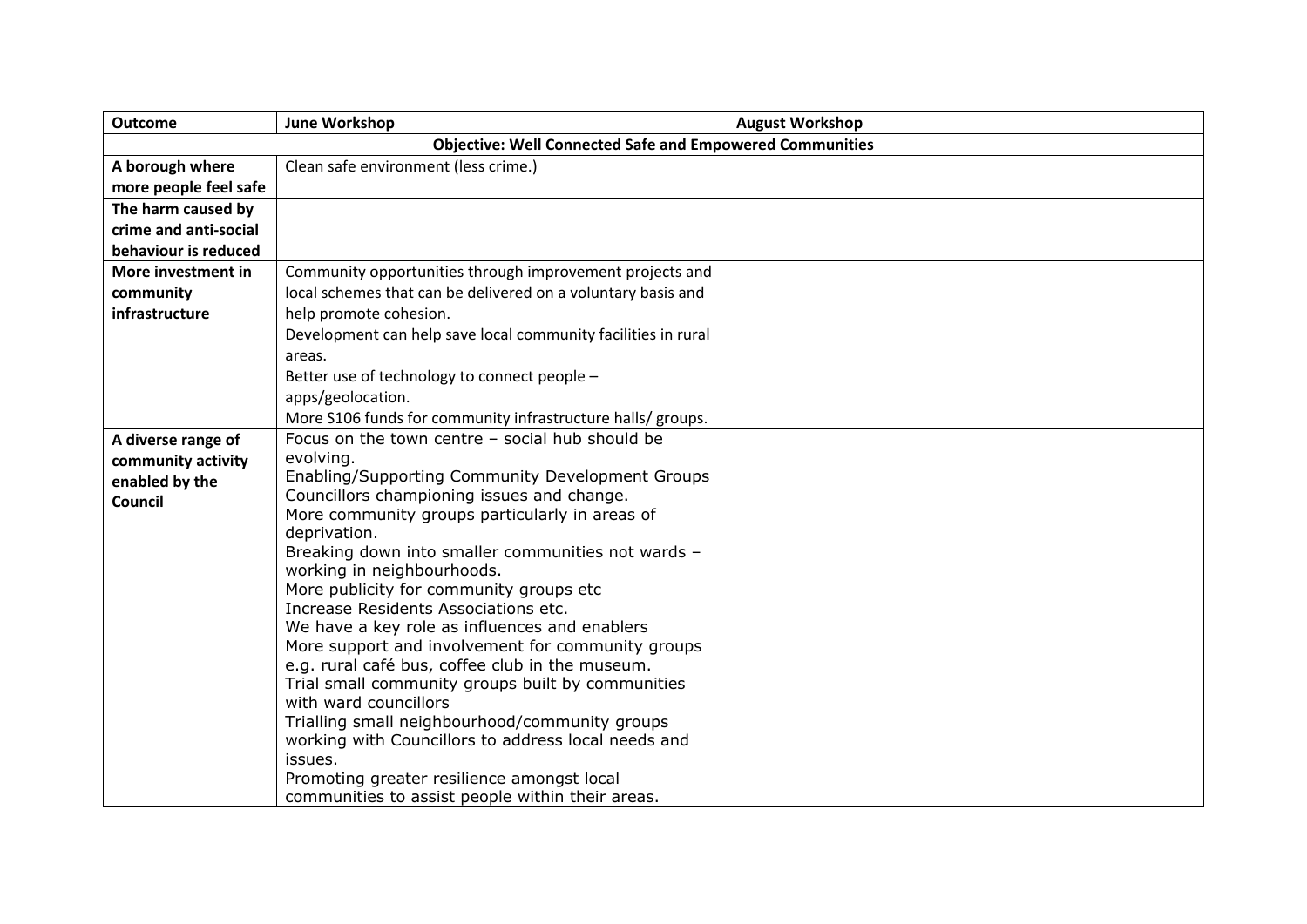| <b>Outcome</b>                                              | June Workshop                                                                                                                                                                                                                                                                                                                                                                                                                    | <b>August Workshop</b> |
|-------------------------------------------------------------|----------------------------------------------------------------------------------------------------------------------------------------------------------------------------------------------------------------------------------------------------------------------------------------------------------------------------------------------------------------------------------------------------------------------------------|------------------------|
|                                                             | <b>Objective: Well Connected Safe and Empowered Communities</b>                                                                                                                                                                                                                                                                                                                                                                  |                        |
|                                                             | Community involvement to promote better inclusion.<br>Children have a strong identity with the Borough -<br>their impact on friends/family, working with this group.<br>Communication promoting what is already out there.<br>Recognise and deal with those smaller communities.<br>Connecting to the right places.<br>Make the most of the ward councillors and their local<br>knowledge.<br>Operating as the signposting body. |                        |
| A borough with more<br>neighbourhood plans                  |                                                                                                                                                                                                                                                                                                                                                                                                                                  |                        |
| <b>Community creativity</b><br>is encouraged and<br>enabled |                                                                                                                                                                                                                                                                                                                                                                                                                                  |                        |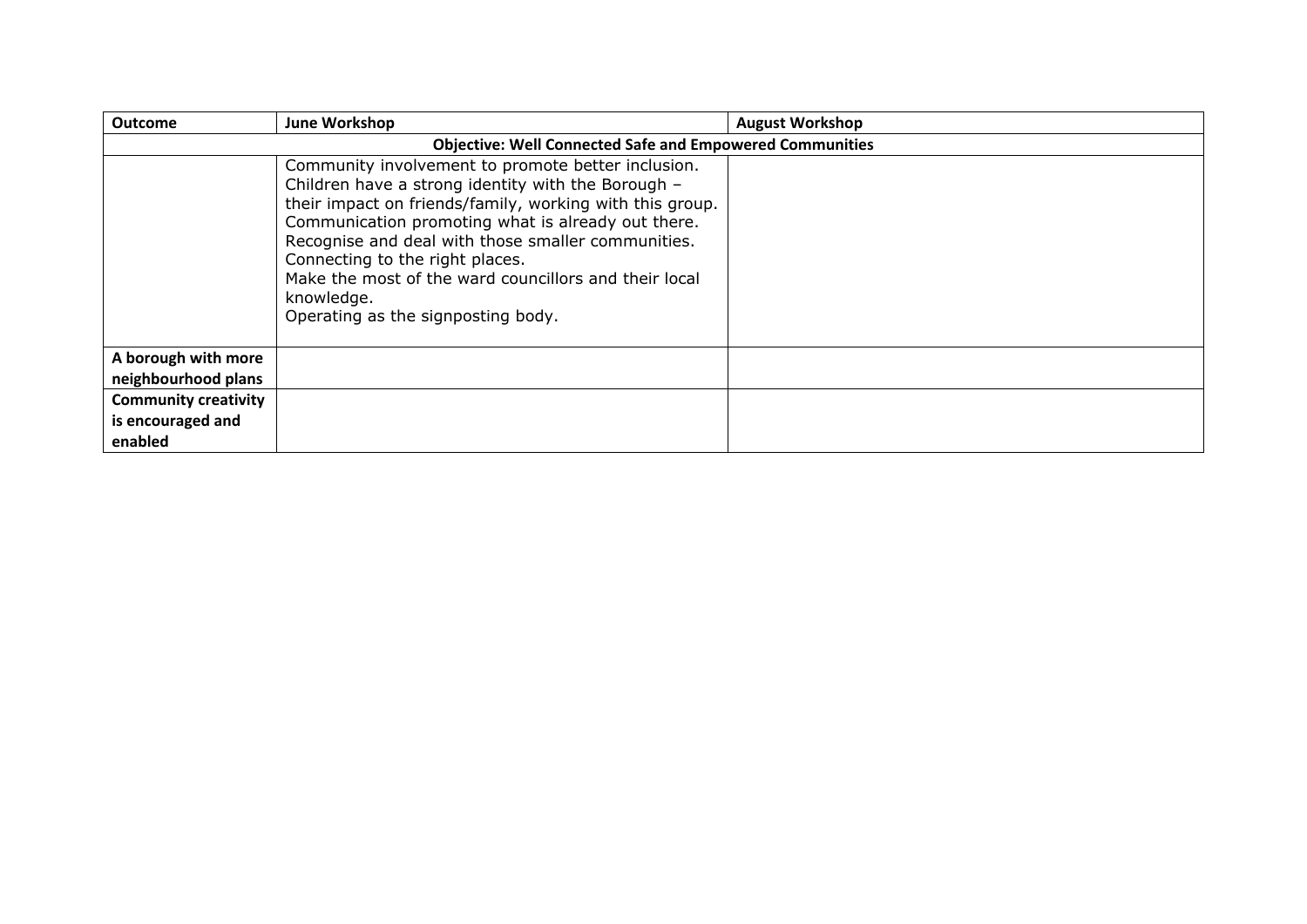| <b>Outcome</b>        | <b>June Workshop</b>                                            | <b>August Workshop</b>                                          |
|-----------------------|-----------------------------------------------------------------|-----------------------------------------------------------------|
|                       | <b>Objective: Embracing Growth</b>                              |                                                                 |
| New places are        | New town                                                        | New housing developed - accessible for bin lorries              |
| created that are well | (jobs) Linking in with development within the borough.          | Reduce housing density in residential developments to allow for |
| designed and          | When we build include transport                                 | wider roads, more communal space (and trees). (Downside:        |
| connected             | Respect our rural communities by not over-developing and we     | more land will be required to reach housing demand).            |
|                       | will create a new garden village                                | Stop retrospective planning permission for gypsy/travellers and |
|                       | Giving people an area to go to get together.                    | have more designated and suitable sites                         |
|                       | Give each community heart.                                      | London Best use of land                                         |
|                       | Develop new hamlets not expand the towns.                       | Residential environments to reflect our aspirations for higher  |
|                       | Hub and spokes of hamlets through Maidstone                     | quality jobs                                                    |
|                       | Garden village, single settlement with new school and doctors   | Integration and sense of communities and transport & amenities  |
|                       | etc. Active forward.                                            | in a new place                                                  |
|                       | Build housing with people's wellbeing in mind, space between    |                                                                 |
|                       | buildings, giving people space between each other.              |                                                                 |
|                       | Influence planning process for GP clinics.                      |                                                                 |
|                       | Build a new settlement east of Lenham                           |                                                                 |
|                       | Need to work with infrastructure providers' e.g. KCC we can     |                                                                 |
|                       | be naive on how we deal with them.                              |                                                                 |
|                       | Delivery of services as villages/towns expand.                  |                                                                 |
|                       | Create a new garden village and stop growing current villages   |                                                                 |
|                       | beyond their boundaries.                                        |                                                                 |
|                       | Schools/nursery provision - are they in the right place and     |                                                                 |
|                       | connected to communities.                                       |                                                                 |
|                       | Development, like growth, has negative perception - we need     |                                                                 |
|                       | to show the positives it brings.                                |                                                                 |
|                       | Garden settlements - ring-fence green spaces/new spaces.        |                                                                 |
|                       | Densities of housing - still need quality and need space for    |                                                                 |
|                       | green space.                                                    |                                                                 |
|                       | We Will Develop homes and neighbourhoods that enable our        |                                                                 |
|                       | residents to live healthier lifestyles and community by design. |                                                                 |
|                       | We Will Ensure regeneration is designed with well-being in      |                                                                 |
|                       | mind                                                            |                                                                 |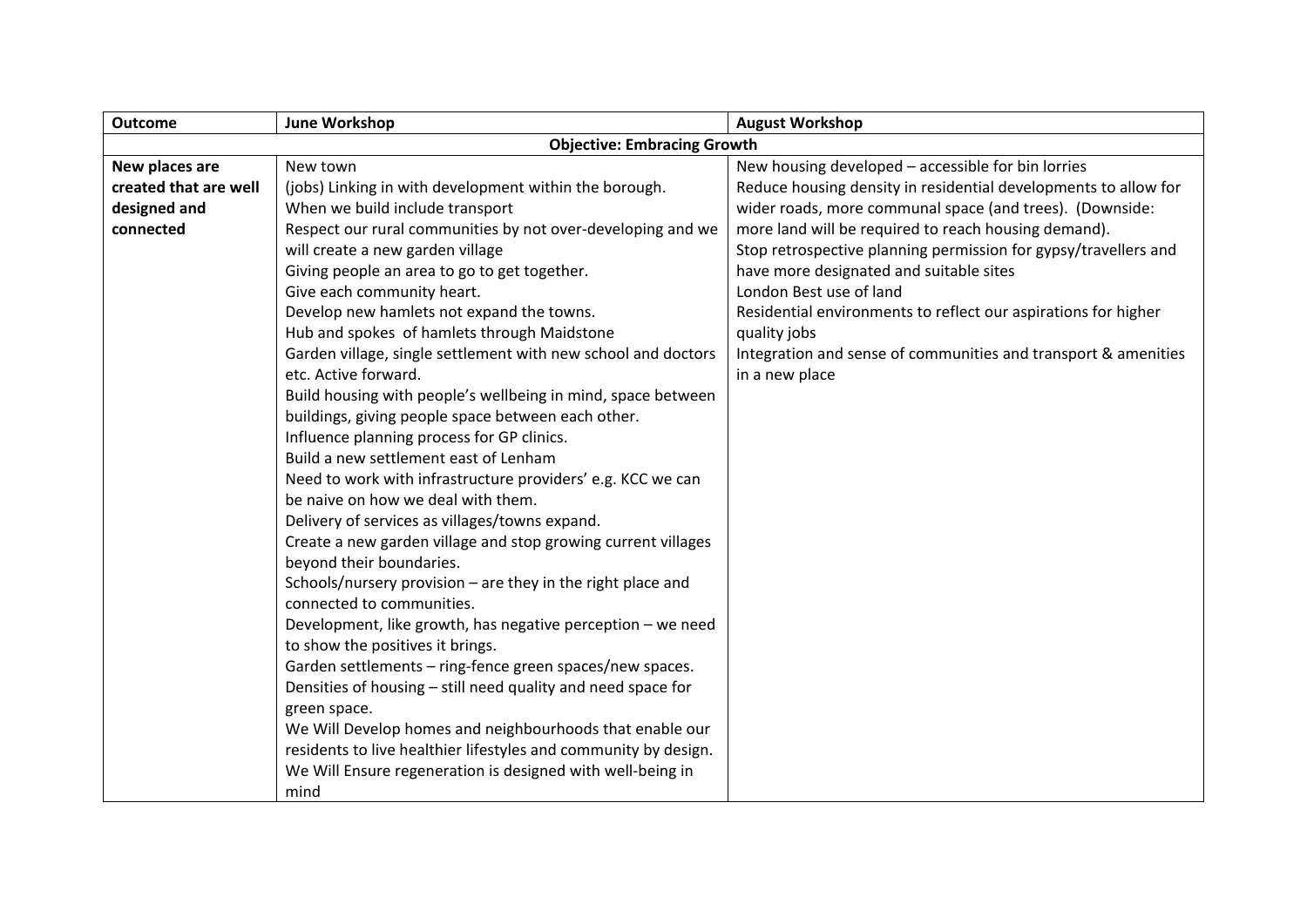| <b>Outcome</b>                        | <b>June Workshop</b>                                                                                                                                                                                                                                                                                                                                                                                                                                                                                                                                                                                                                                                                                                                                                                                                                                                                                                                               | <b>August Workshop</b>                                                                                                                                                                                                  |
|---------------------------------------|----------------------------------------------------------------------------------------------------------------------------------------------------------------------------------------------------------------------------------------------------------------------------------------------------------------------------------------------------------------------------------------------------------------------------------------------------------------------------------------------------------------------------------------------------------------------------------------------------------------------------------------------------------------------------------------------------------------------------------------------------------------------------------------------------------------------------------------------------------------------------------------------------------------------------------------------------|-------------------------------------------------------------------------------------------------------------------------------------------------------------------------------------------------------------------------|
|                                       | <b>Objective: Embracing Growth</b>                                                                                                                                                                                                                                                                                                                                                                                                                                                                                                                                                                                                                                                                                                                                                                                                                                                                                                                 |                                                                                                                                                                                                                         |
|                                       | We Will Invest in open space (not just green) development<br>and shaping<br>We Will Align our policies on housing, economic development<br>and open spaces<br>We Will work with our developers and residents to enable<br>communities to shape their own areas                                                                                                                                                                                                                                                                                                                                                                                                                                                                                                                                                                                                                                                                                     |                                                                                                                                                                                                                         |
| The council leads the                 | Political appetite to change parameters - planning.                                                                                                                                                                                                                                                                                                                                                                                                                                                                                                                                                                                                                                                                                                                                                                                                                                                                                                | Be the master planner                                                                                                                                                                                                   |
| master planning and<br>invests in the | Building flexibility into plans and policies<br>Good planning standards, members very engaged.                                                                                                                                                                                                                                                                                                                                                                                                                                                                                                                                                                                                                                                                                                                                                                                                                                                     | Develop our Members more to recognise good design and<br>improvement/design audits to development policy                                                                                                                |
| creation of new                       | Use health developer's money to bring forward these houses.                                                                                                                                                                                                                                                                                                                                                                                                                                                                                                                                                                                                                                                                                                                                                                                                                                                                                        | Gain greater control over land to be developed and break up land                                                                                                                                                        |
| places                                | Try to be holistic with developer contributions to help local<br>communities<br>Get ahead of the game & plan sustainable communities now<br>Look to other societies who do manage housing and town<br>centres are optimal - esp. good for transport inc. trains.<br>Lobby the government to relax AONB rules.<br>Create garden villages.<br>We Will Work with developers in a meaningful way. Including:<br>Set specific and clear terms for engaging with local community<br>we will encouraging them to fill the education & skills deficit<br>we will work with developers to secure infrastructure first<br>we will start planning now for post 2031 to ensure the<br>requisite infrastructure to deliver:<br>A new town<br>$\circ$<br>New village hamlets across the borough.<br>$\circ$<br>we will Work with developers to bring forward<br>$\circ$<br>A variety of housing<br>$\circ$<br>A larger settlement with infrastructure<br>$\circ$ | into smaller plots or smaller developers and faster delivery<br>Buying land for development - enable control<br>o From other large landowners (MOD)<br>Future "new towns"/communities<br>Compulsory purchase<br>$\circ$ |
| All new homes are                     | Redevelopment of Park Wood?                                                                                                                                                                                                                                                                                                                                                                                                                                                                                                                                                                                                                                                                                                                                                                                                                                                                                                                        | Quality built and maintainable homes                                                                                                                                                                                    |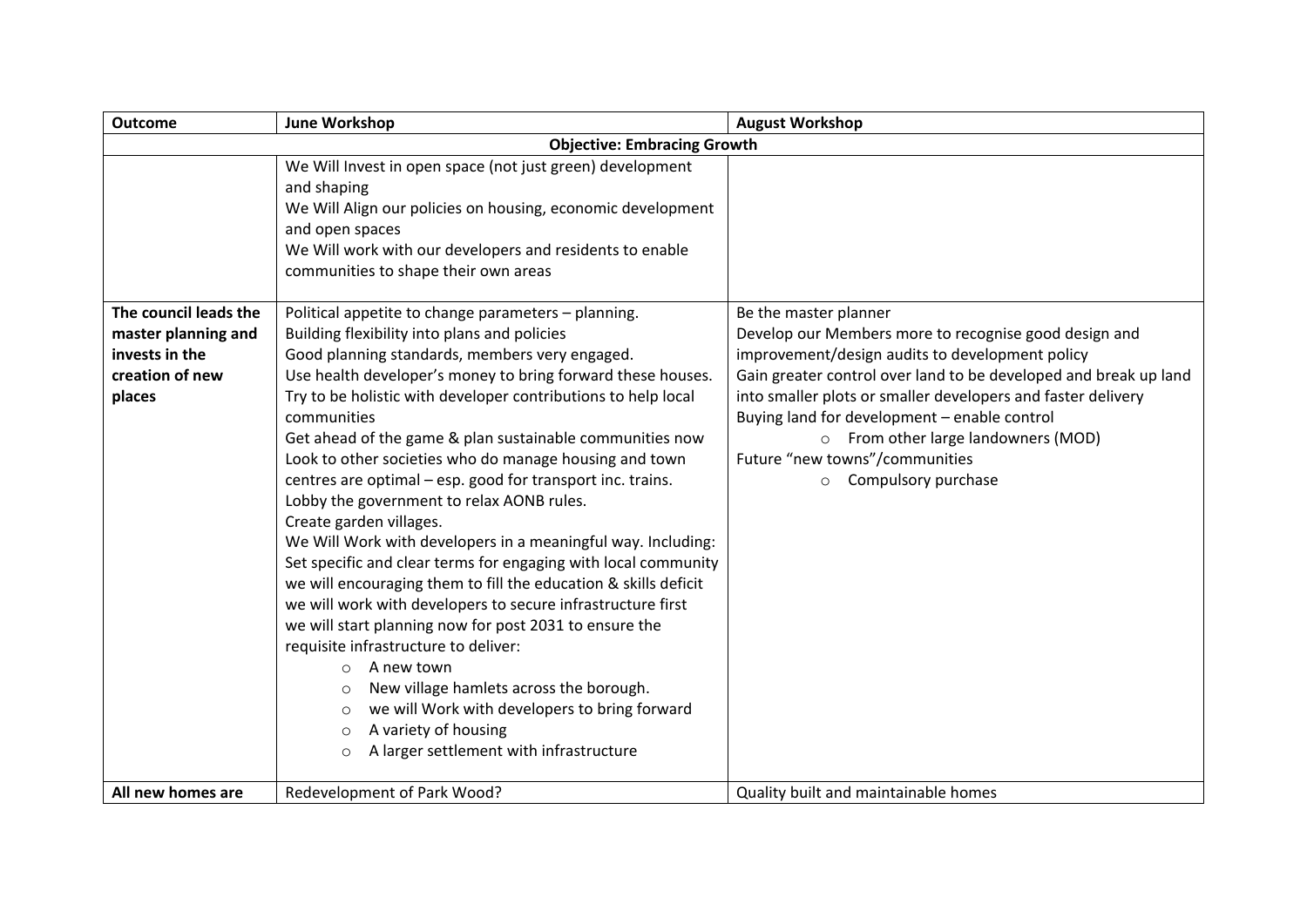| <b>Outcome</b>          | <b>June Workshop</b>                                         | <b>August Workshop</b>                                           |
|-------------------------|--------------------------------------------------------------|------------------------------------------------------------------|
|                         | <b>Objective: Embracing Growth</b>                           |                                                                  |
| built to a high quality | Lobby Government on infrastructure required to deliver       | Life-long homes/living - modifiable to meet changing needs of    |
| of environmental and    | Urban areas - not letting them decline.                      | the individual                                                   |
| renewable building      | Need to do better at conservation of buildings and           | Better quality built houses to environmental standards           |
| standards               | maintenance.                                                 | Eco standards                                                    |
|                         | Sutton Road - Old Sutton School parking issues, roads narrow | Run efficiently                                                  |
|                         | too high density.                                            | Integrated CHP on new housing developments                       |
|                         |                                                              | Greater distinctiveness in design of houses - less blah          |
|                         |                                                              | Higher quality of housing - more distinctive housing reflecting  |
|                         |                                                              | local building styles and building for future with new designers |
|                         |                                                              | Higher quality of Environmental and Renewable building standard  |
|                         |                                                              | built in the borough                                             |
| The housing need is     | Diminishing our stock of bungalows - encourage developers??  | Address better elderly, disabled and mental health issues -      |
| met for all             | Build more.                                                  | particularly for those in owner occupational                     |
|                         | Homes for life long living - encouraging independent living. |                                                                  |
|                         | Affordable elderly accommodation                             |                                                                  |
|                         | Working with developers around access to advice and support  |                                                                  |
|                         | around buying your own home.                                 |                                                                  |
|                         | Create lifetime living properties - whole lifetime houses.   |                                                                  |
|                         | Work with developers to get a diversity of dwellings built   |                                                                  |
|                         | Too many people in too small developments Needs open         |                                                                  |
|                         | space and decent gardens.                                    |                                                                  |
|                         | Too cramped in town.                                         |                                                                  |
|                         | More bungalows for the elderly.                              |                                                                  |
|                         | Create mixed communities not just 3 bed houses.              |                                                                  |
|                         | Use empty garage spaces to build new homes.                  |                                                                  |
|                         | Provide smaller homes that the elderly would want to help    |                                                                  |
|                         | them downsize.                                               |                                                                  |
|                         | Bedsits also want a car.                                     |                                                                  |
|                         | Need to reduce housing density.                              |                                                                  |
|                         | Develop all 3 at same time - housing, economic development   |                                                                  |
|                         | and open space - the latter has been left behind.            |                                                                  |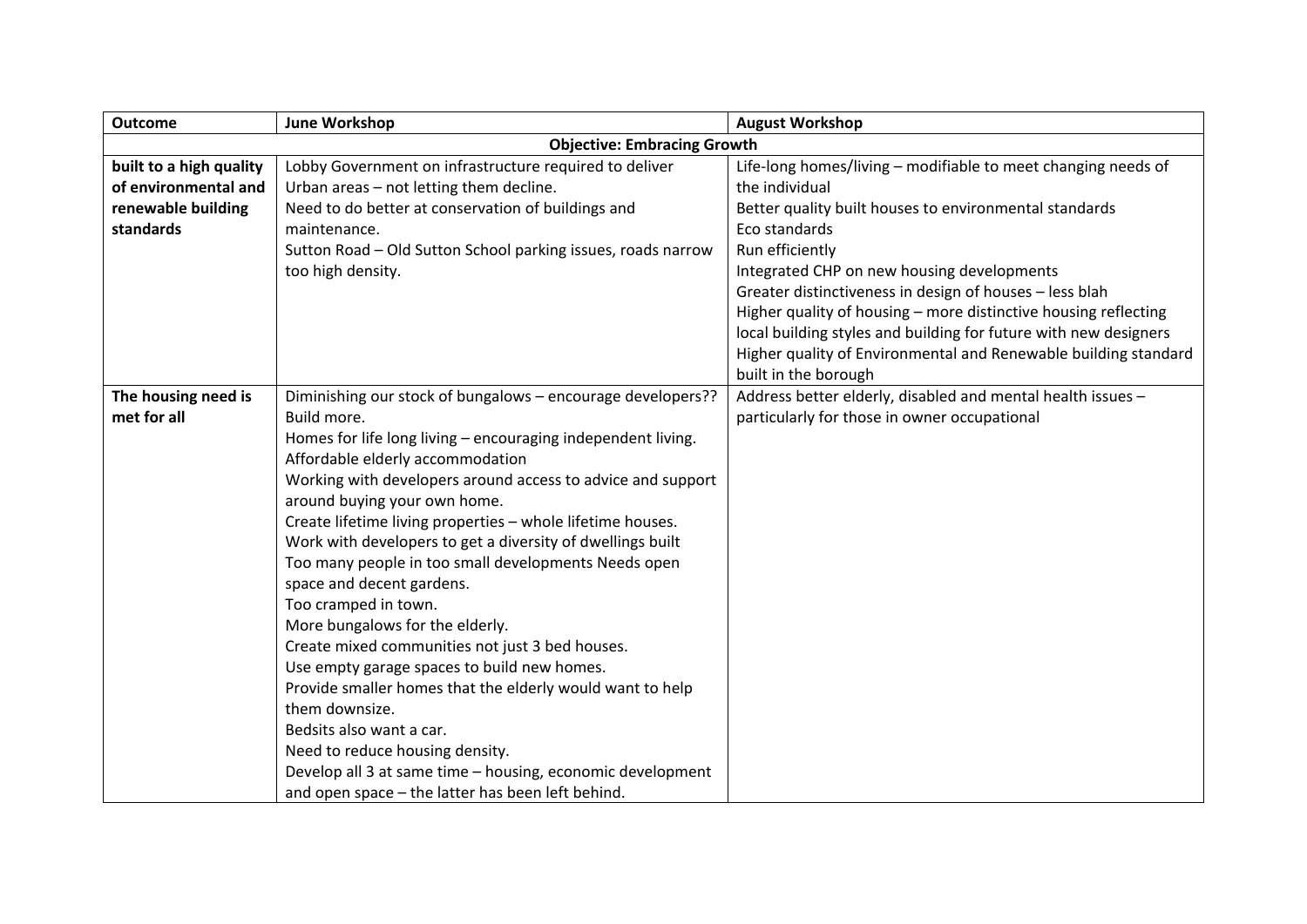| <b>Outcome</b>                                                          | June Workshop                                                                                                                                                                                                                                                                                                                                                                          | <b>August Workshop</b>                                                                                                                                                                                                                                                                                       |
|-------------------------------------------------------------------------|----------------------------------------------------------------------------------------------------------------------------------------------------------------------------------------------------------------------------------------------------------------------------------------------------------------------------------------------------------------------------------------|--------------------------------------------------------------------------------------------------------------------------------------------------------------------------------------------------------------------------------------------------------------------------------------------------------------|
|                                                                         | <b>Objective: Embracing Growth</b>                                                                                                                                                                                                                                                                                                                                                     |                                                                                                                                                                                                                                                                                                              |
|                                                                         | Look at building Hamlets outside our villages.<br>Mini towns being built in the villages.                                                                                                                                                                                                                                                                                              |                                                                                                                                                                                                                                                                                                              |
| <b>Communities are</b><br>engaged in planning<br>growth of their place. | Work with developers to get better community engagement<br>by design.<br>Issue for older generation who are capital rich but cash poor<br>and an issue for rural areas.<br>Do we actually understand what an older person may want?<br>How do we get developers to understand?<br>Towns change over time but people remember it as it used to<br>be – show how it has already changed. | Create a sense of community in new places<br>What does this mean<br>Does it include infrastructure<br>Learn from Langley Park<br>i.e. know what the components are<br>Critical mass that enables new community<br>Integration of new and existing community<br>Social mix<br>Creating community & resilience |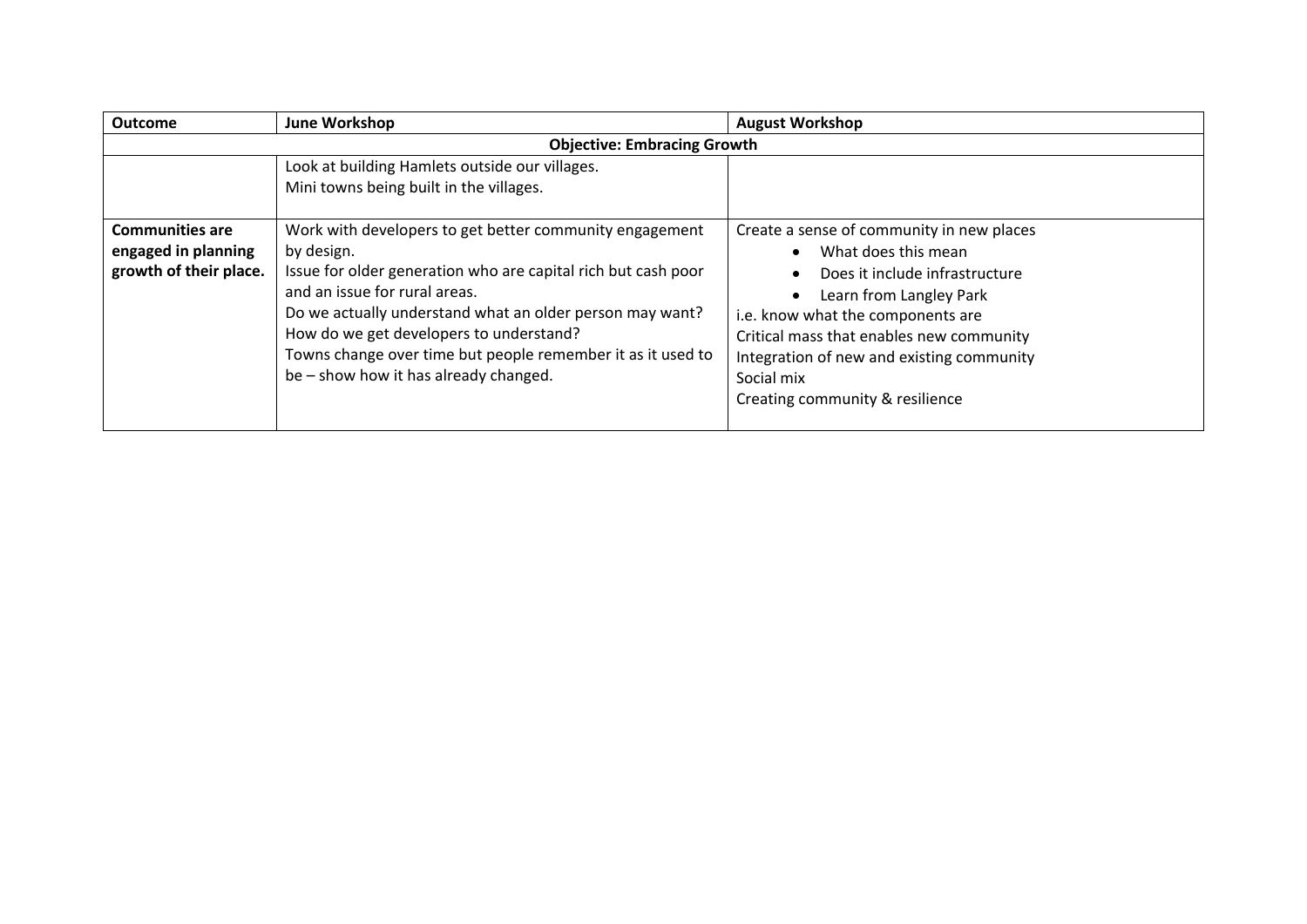| <b>Outcome</b>                             | June                                                          | <b>August</b> |
|--------------------------------------------|---------------------------------------------------------------|---------------|
|                                            | <b>Objective: Renowned for Heritage and Culture</b>           |               |
| The value of tourism                       | Profit into H & Culture.                                      |               |
| is increased                               |                                                               |               |
|                                            |                                                               |               |
| Well established and                       | Making a Town Centre Cultural Hub.                            |               |
| promoted cultural                          | Redevelop ourselves and create a hub.                         |               |
| quarter                                    | Town Centre is the cultural centre                            |               |
|                                            | Art in Town Centre, diversity, draw.                          |               |
|                                            | Create a cultural hub in the town centre and run events that  |               |
|                                            | make the most out of the heritage.                            |               |
|                                            | Create a cultural hub in the town centre.                     |               |
|                                            | Cultural Ambition for Maidstone a Hub - be brave +            |               |
|                                            | ambitions.                                                    |               |
| A destination that                         | Increased promotion of events/assets - not just council       |               |
| hosts high quality<br>festivals and events | owned.                                                        |               |
|                                            |                                                               |               |
| and celebrates<br>diversity                |                                                               |               |
| <b>Increased resident</b>                  | Create heritage events - based on industries - paper,         |               |
| participation in                           | brewery, flagstone, legal, public sector.                     |               |
| cultural and heritage                      | Install artwork linked to the place.                          |               |
| activities                                 | The Old Archbishops Stables used to store carriages - more    |               |
|                                            | carriages to use it as a venue into the old building.         |               |
|                                            | Making the most of what we have - heritage / cultural assets? |               |
|                                            | Make more of Archbishop's Palace area - look at it as an area |               |
|                                            | the town investing as a package and priority.                 |               |
|                                            | These every square on one of our industries - celebrate       |               |
|                                            | heritage i.e. flagstone, brewery etc.                         |               |
|                                            | Make most of our river - more opportunities on being active   |               |
|                                            | around river.                                                 |               |
| <b>Everyone knows we</b>                   | Make use of county town.                                      |               |
| are the County town                        | Does it matter that we have disparate communities?            |               |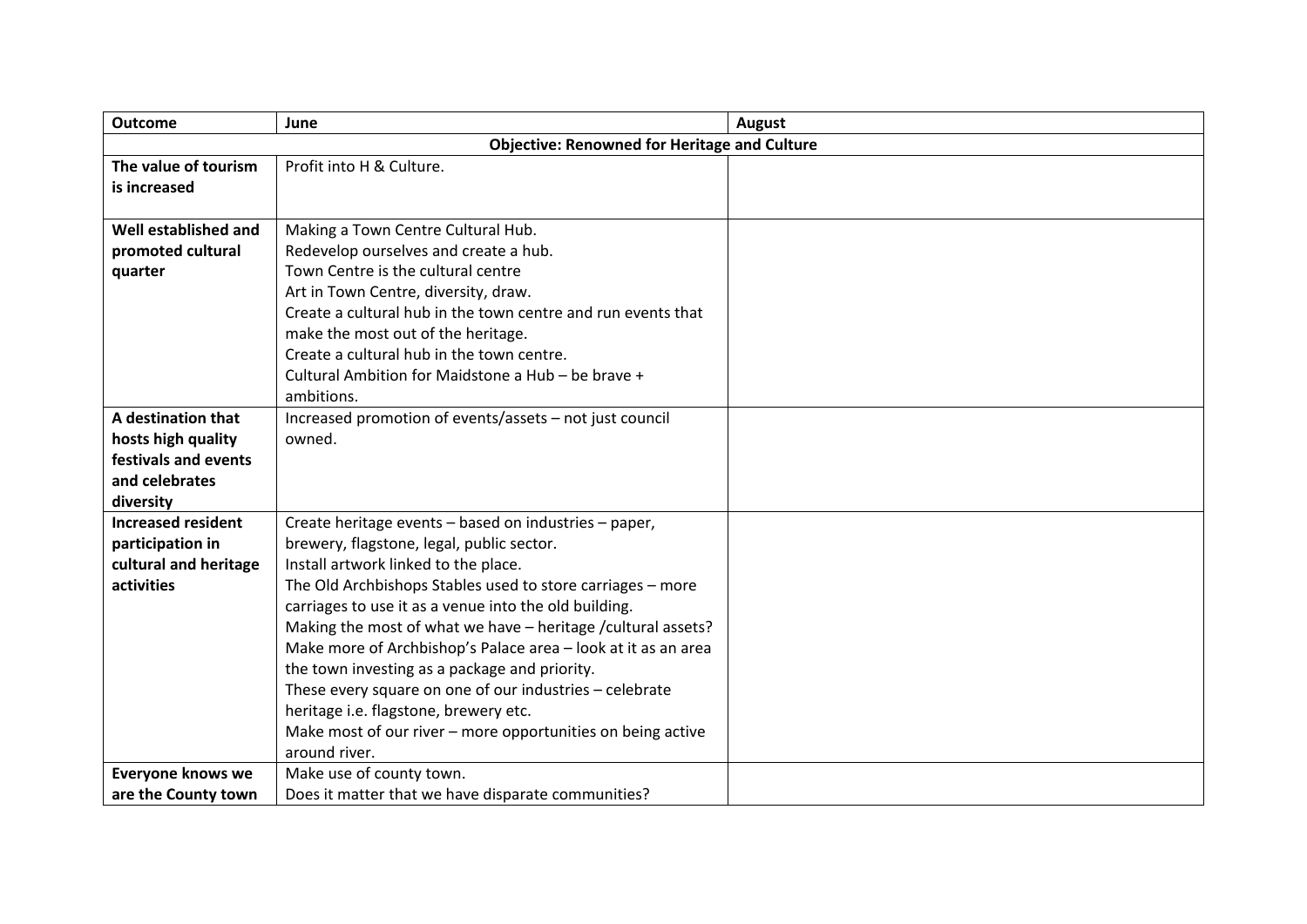| <b>Outcome</b>                                      | June                                                        | August |
|-----------------------------------------------------|-------------------------------------------------------------|--------|
| <b>Objective: Renowned for Heritage and Culture</b> |                                                             |        |
| of Kent                                             | Urban/Rural - Maidstone Identity                            |        |
|                                                     | Promoting the county town of Kent.                          |        |
|                                                     | Promoting a positive identity for Maidstone. 365 campaign - |        |
|                                                     | build on that.                                              |        |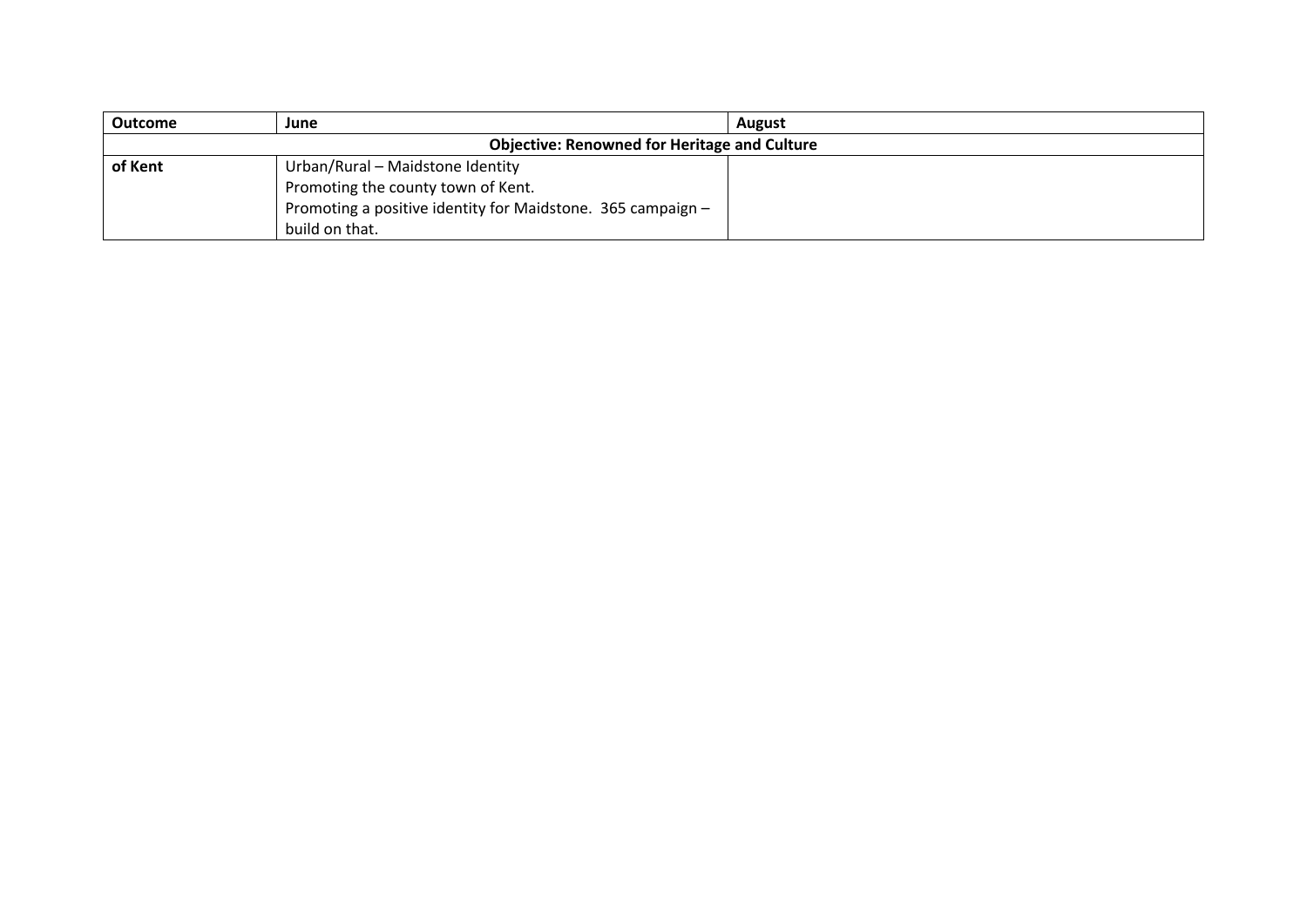| <b>Outcome</b>             | June                                                             | <b>August</b>                                                  |
|----------------------------|------------------------------------------------------------------|----------------------------------------------------------------|
|                            | <b>Objective: A Decent Home for Everyone</b>                     |                                                                |
| <b>Homelessness and</b>    | Hostel - option to open.                                         |                                                                |
| rough sleeping is          |                                                                  |                                                                |
| prevented                  |                                                                  |                                                                |
| Residents have a           | No decent home affects jobs                                      | Everyone to be in a decent home, in the tenure they would like |
| decent home                |                                                                  |                                                                |
| The borough has a          | Encouraging greater community inclusion through promoting        | Different models of housing schemes/energy purchasing schemes  |
| range of housing type      | more use of co-operative housing.                                | Tenure mix                                                     |
| and tenure to meet         | Loss of key worker schemes more shared ownership.                | Mix of tenure to improve social integration and the number of  |
| residents needs            | Give a housing mix. Cost of an area where it is possible to      | social interactions between social classes                     |
|                            | meet - this comes with a cost.                                   |                                                                |
|                            | Providing a range of housing in urban areas where constraints    |                                                                |
|                            | make it more difficult to provide affordable housing but that is |                                                                |
|                            | where the need is most.                                          |                                                                |
|                            | Accessibility to housing.                                        |                                                                |
|                            | Removing the stigma of social housing.                           |                                                                |
|                            | Housing waiting list.                                            |                                                                |
| The accommodation          | Working with neighbour authorities on G & T.                     |                                                                |
| needs of Gypsy and         | GTAA has been met and over-supplied (normal G&T sites).          |                                                                |
| <b>Traveller community</b> | a few tweaks to Local Plan, e.g. G&T site size                   |                                                                |
| are met                    |                                                                  |                                                                |
| We have enabled and        | Wider role for property company as an enabler                    | Greater amount of affordable homes that are buy/rent - MBC     |
| delivered affordable       | Sitting on a time bomb. w/renters around affordability.          | being shared equity partner                                    |
| housing                    | Buying into housing provision.                                   | Investing in housing                                           |
|                            | Affordability gap, rent - buying.                                |                                                                |
|                            | <b>Build affordable houses</b>                                   |                                                                |
|                            | <b>Build affordable houses</b>                                   |                                                                |
|                            | Town lets are the way forward.                                   |                                                                |
|                            | Property company focussed on our top priorities -                |                                                                |
|                            | homelessness                                                     |                                                                |
|                            | we will Expand the delivery programme of Council's property      |                                                                |
|                            | company (inc. borrowing)                                         |                                                                |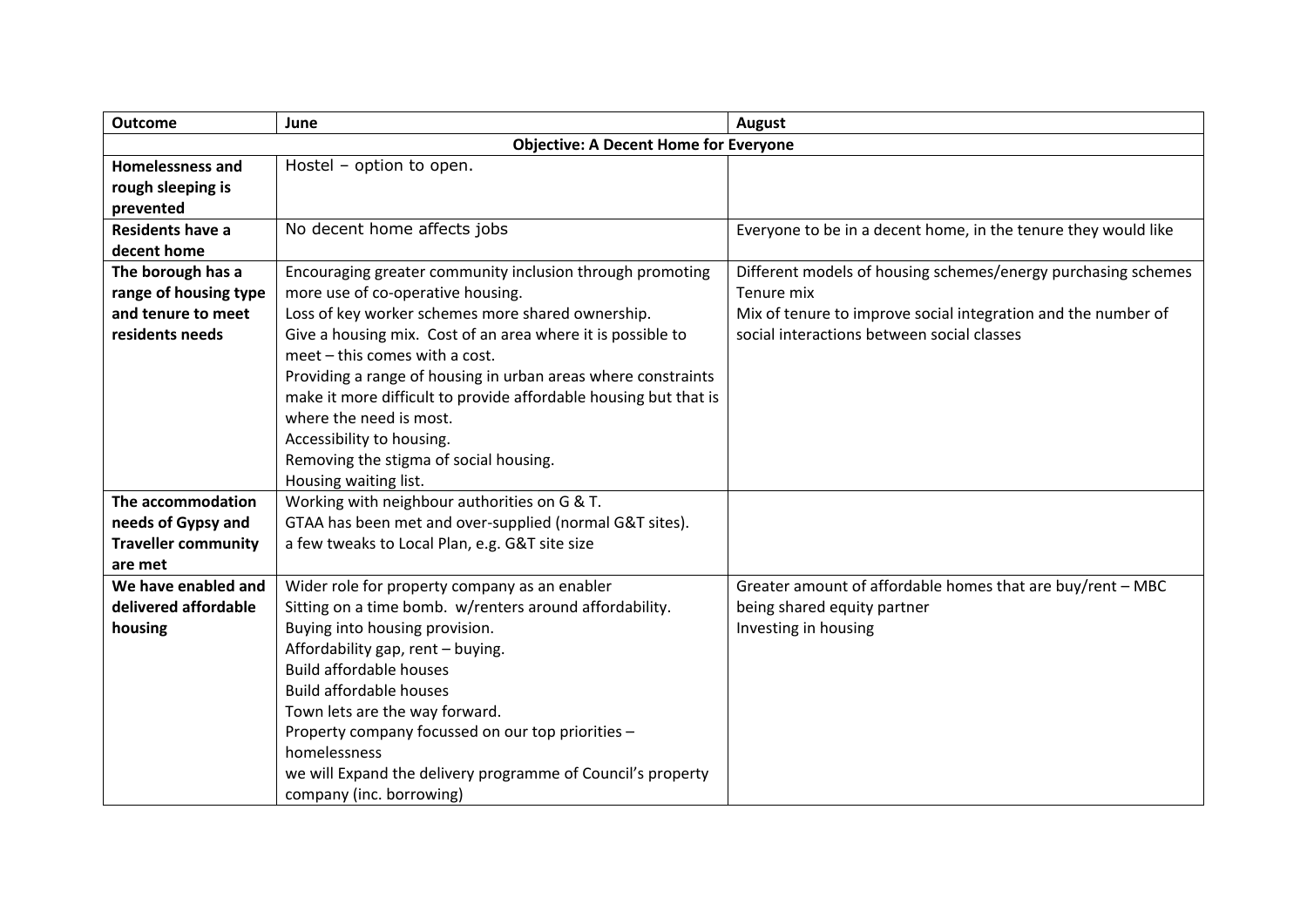| <b>Outcome</b>       | June                                                              | <b>August</b>             |
|----------------------|-------------------------------------------------------------------|---------------------------|
|                      | <b>Objective: Better Transport Systems</b>                        |                           |
| The transport system | Congestion.                                                       | Parking                   |
| supports the growth  | Availability of transport between homes and jobs e.g. town        | Leeds Langley Relief Road |
| in homes and jobs    | centre bus routes.                                                |                           |
|                      | Ban cars in town centre                                           |                           |
|                      | Restrict use of private cars in town centre                       |                           |
|                      | Town centre congestion charge.                                    |                           |
|                      | Reduce cars in our town centre                                    |                           |
|                      | It's better in school holidays.                                   |                           |
|                      | Maidstone congestion needs fixing - all times of day, puts        |                           |
|                      | people off coming to the town.                                    |                           |
|                      | Ring road around the Town Centre.                                 |                           |
|                      | Congestion very poor                                              |                           |
|                      | Issues of congestion including Willington Street.                 |                           |
|                      | we will Restrict use of private cars in the town centre           |                           |
|                      | Bigger roads - build developments with ability to                 |                           |
|                      | accommodate more links rather<br>than doing it later.             |                           |
|                      | Congestion charge for $TC$ – ban cars in the town centre.         |                           |
|                      | we will Build the Leeds/Langley Bypass                            |                           |
|                      | Impact of transport - community transport, transport around       |                           |
|                      | Maidstone.                                                        |                           |
|                      | Integrated transport $-$ i.e. from rural areas into the urban for |                           |
|                      | schools.                                                          |                           |
|                      | Parking should be under developments.                             |                           |
|                      | New schools, especially secondary school - but not causing        |                           |
|                      | congestion.                                                       |                           |
|                      | we will New Bridge over the River Medway                          |                           |
|                      | We will Encourage more parking provision                          |                           |
|                      | we will Encourage the allocation of land at J8 to be developed    |                           |
|                      | we will Enable larger, more flexible development at Junction 8    |                           |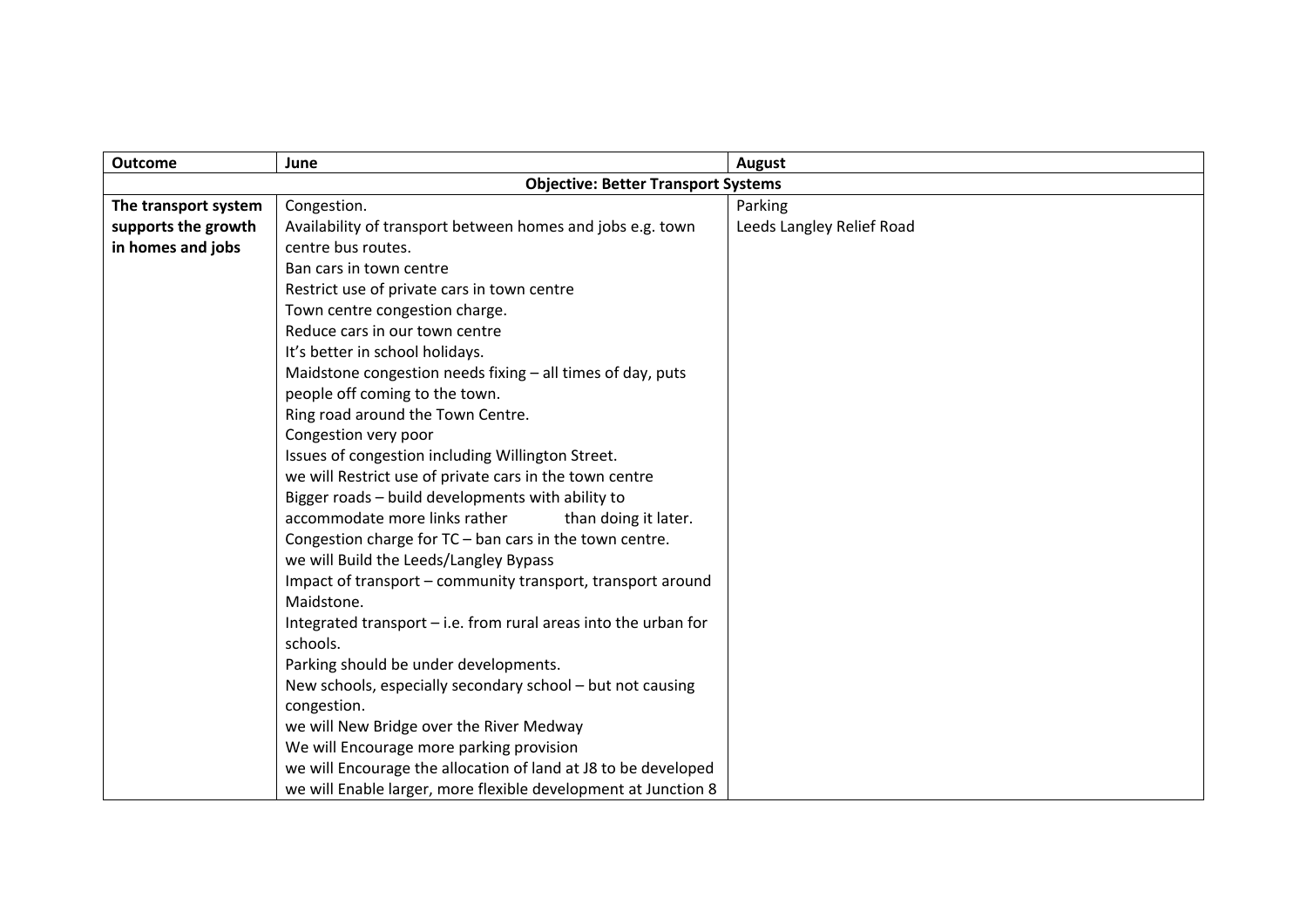| <b>Outcome</b>            | June                                                         | <b>August</b> |
|---------------------------|--------------------------------------------------------------|---------------|
|                           | <b>Objective: Better Transport Systems</b>                   |               |
| <b>Sustainable travel</b> | Investment in public transport.                              | Cycleways     |
| options are invested      | Improvements to bus routes / modernising public transport.   |               |
| in and improved           | Availability of transport between homes and jobs e.g. town   |               |
|                           | centre bus routes.                                           |               |
|                           | Public transport cost can be prohibitive.                    |               |
|                           | Improve park and ride and increase the number of sites.      |               |
|                           | <b>Council Bus Service</b>                                   |               |
|                           | Optimise river - park and sail.                              |               |
|                           | Reduce the parking in the town centre to encourage use of    |               |
|                           | the park and ride.                                           |               |
|                           | Improve cycling oppurtunities - realistic transport          |               |
|                           | assessments.                                                 |               |
|                           | Rapid transit - would cost too much.                         |               |
|                           | Need alternatives to car.                                    |               |
|                           | Bus services need to be improved.                            |               |
|                           | Transport facilities for elderly poor.                       |               |
|                           | Transport for disabled also poor.                            |               |
|                           | Make more cycle routes - regeneration?? Time??               |               |
|                           | Smaller, frequent buses.                                     |               |
|                           | We Will Take control of our own public transport to improve  |               |
|                           | connectivity, accessibility and environmental impact         |               |
|                           | We Will Have a public transport network that is electric and |               |
|                           | restricted access to vehicles in the town                    |               |
|                           | we will Invest in public transport provision                 |               |
|                           | we will Increase the number of park & ride sites             |               |
|                           | think forward - get ahead of the move to electric cars.      |               |
|                           | MBC bus service.                                             |               |
|                           | Not enough buses                                             |               |
|                           | We will Research alternative means of transport to the car   |               |
|                           | especially to and from the town centre                       |               |
|                           | Will there be enough energy eg electric cars.                |               |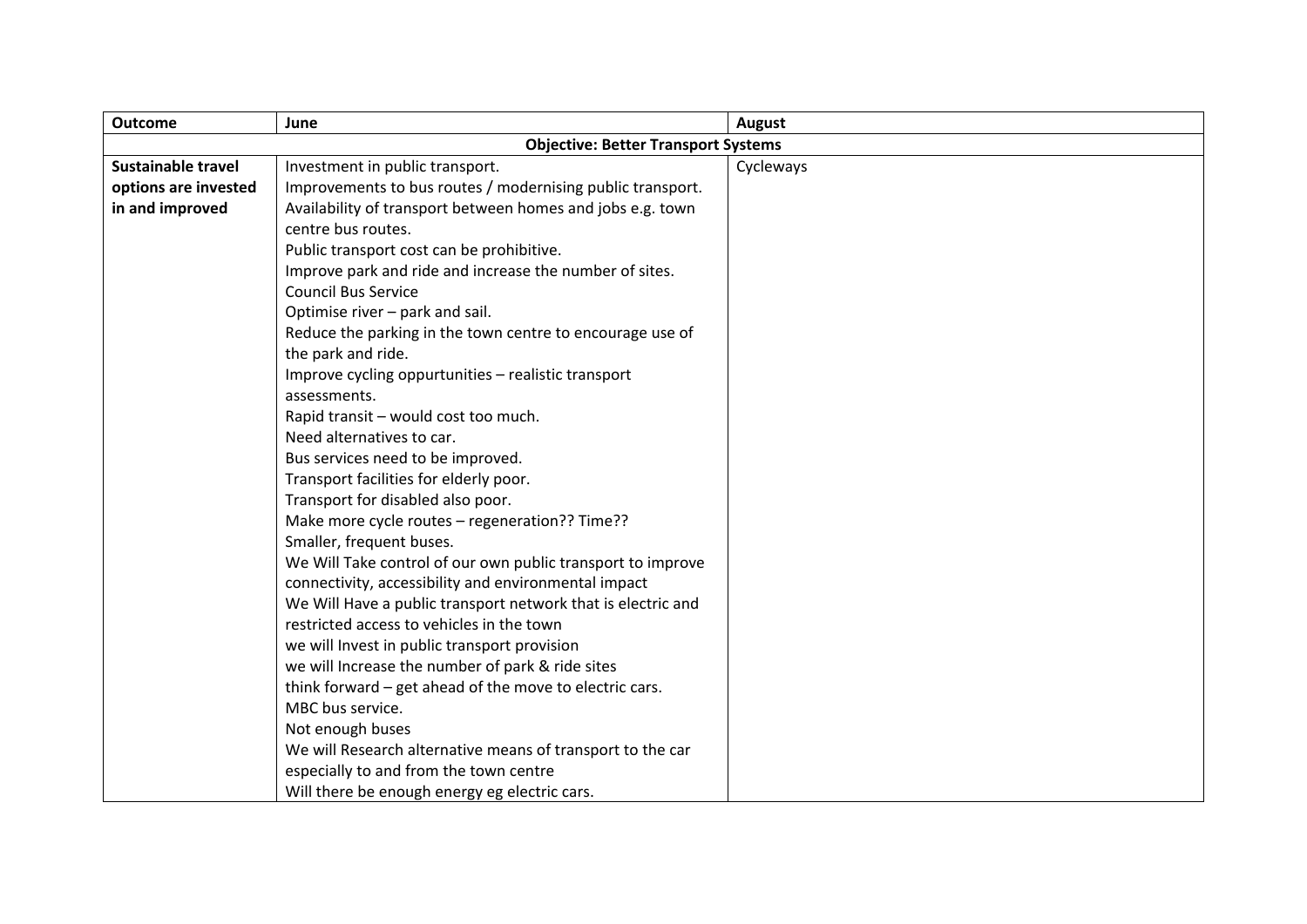| <b>Outcome</b>                             | June                                                          | August                                                         |
|--------------------------------------------|---------------------------------------------------------------|----------------------------------------------------------------|
| <b>Objective: Better Transport Systems</b> |                                                               |                                                                |
|                                            | Extend footpath network.                                      |                                                                |
|                                            | Free transport (bus pass) / not paying for it                 |                                                                |
|                                            | Establishing more foot paths                                  |                                                                |
|                                            | Rapid transit - would cost too much.                          |                                                                |
|                                            | Need alternatives to car.                                     |                                                                |
|                                            | Can we meet power demand - electric cars etc.                 |                                                                |
|                                            | Deals with cars and buses in town centre.                     |                                                                |
| Greater joined up                          | Looking beyond our boundaries, working with our partners.     | Critical mass in order to justify infrastructure and amenities |
| decision making for                        | Greater role in regulating bus service.                       |                                                                |
| transport                                  | Highways infrastructure.                                      |                                                                |
|                                            | Borough wide bus partnership.                                 |                                                                |
|                                            | Move S106 contributions for transport.                        |                                                                |
|                                            | Closer working relationship with bus companies.               |                                                                |
|                                            | Arriva: to tell us what 5-10 year plan.                       |                                                                |
|                                            | Utilities clogging up roads.                                  |                                                                |
|                                            | New point to point transport system – alternative to the road |                                                                |
| The air quality                            | 20mph zone will help safety but creates more pollution and    | Less dense communities - more trees and better air quality     |
| impacts of transport                       | has health repercussions.                                     |                                                                |
| are reduced                                |                                                               |                                                                |

| <b>Outcome</b>                                  | June                                                      | August                                |
|-------------------------------------------------|-----------------------------------------------------------|---------------------------------------|
| <b>Objective: People fulfil their potential</b> |                                                           |                                       |
| <b>Deprivation is</b>                           | Child poverty - reasons why children cannot attend school | Energy efficiency – affordable to run |
| reduced                                         | and lack of sanitary products for females.                |                                       |
|                                                 | Inequality can be demonstrated as pockets in areas not    |                                       |
|                                                 | normally associated within deprivation e.g. Marden.       |                                       |
| Skills levels and                               | Highly skilled, highly paid jobs                          |                                       |
| earning potential are                           | Encourage job creation in Maidstone.                      |                                       |
| raised                                          | Apprenticeships providing more opportunity for jobs.      |                                       |
|                                                 | Zero hours contracts.                                     |                                       |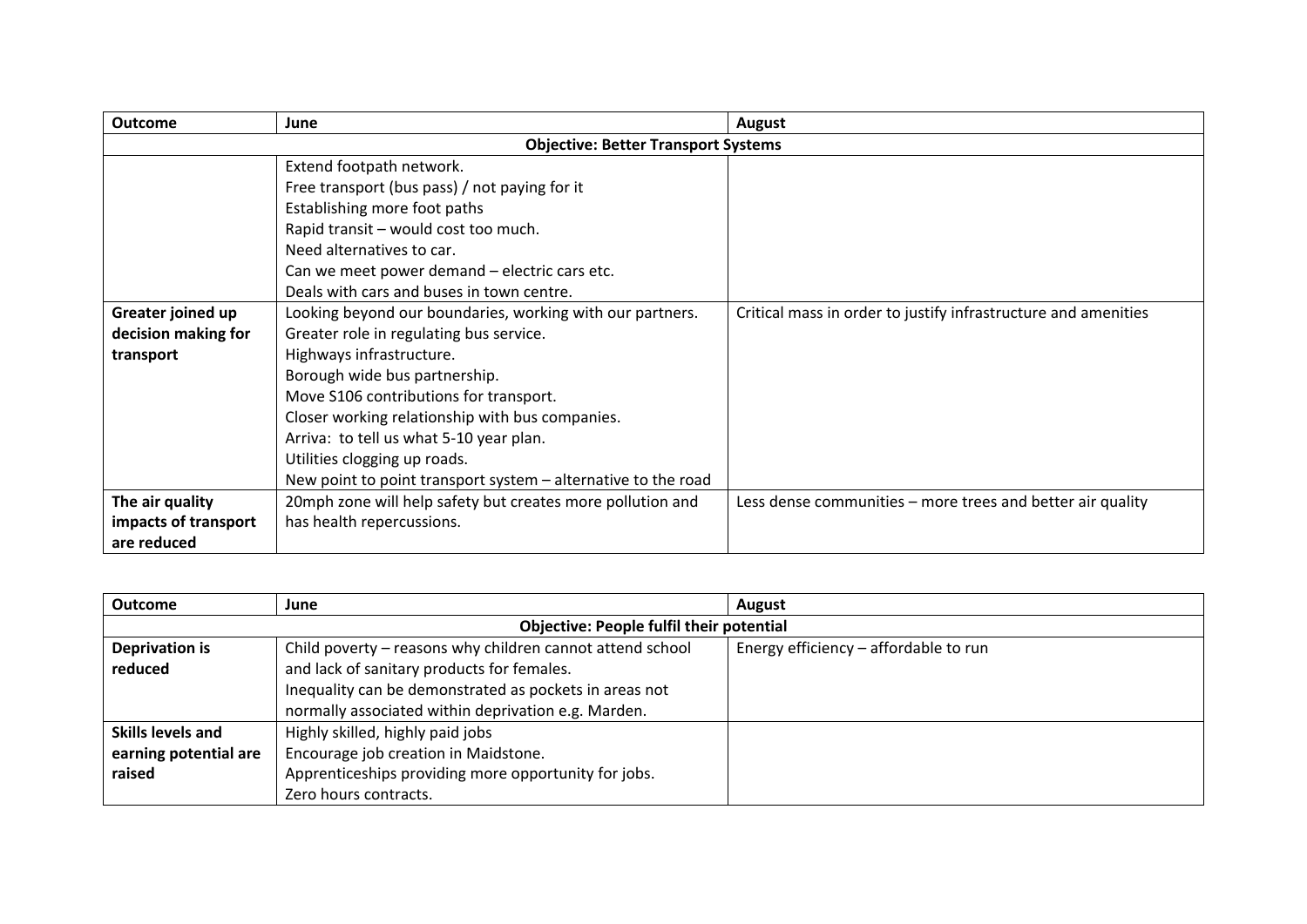| <b>Outcome</b>               | June                                                             | August |
|------------------------------|------------------------------------------------------------------|--------|
|                              | <b>Objective: People fulfil their potential</b>                  |        |
|                              | Encourage businesses into the borough for apprenticeships.       |        |
|                              | Low prospects, no jobs, no motivation                            |        |
|                              | No motivation                                                    |        |
|                              | Schools discouraging apprenticeships.                            |        |
|                              | Unemployment.                                                    |        |
|                              | How can developers be encouraged to provide more                 |        |
|                              | apprenticeship/employment opportunities on new housing           |        |
|                              | developments?                                                    |        |
|                              | School funders for children who can't afford them.               |        |
|                              | Encourage more education facilities in Kent/Maidstone.           |        |
|                              | Education schools influence.                                     |        |
|                              | Improved education needs to be tackled as well as economic       |        |
|                              | growth.                                                          |        |
|                              | Reducing the divide between those that go to university and      |        |
|                              | those that don't.                                                |        |
|                              | Wealth distribution through an adequate range of                 |        |
|                              | employment.                                                      |        |
|                              | University / HE campus.                                          |        |
|                              | We will Attract a new university                                 |        |
|                              | Facilitate supply of affordable business premises in exchange    |        |
|                              | for work experience and apprenticeships.                         |        |
|                              | Jobs that cater for local community - rural areas - agriculture. |        |
|                              | Only provide jobs which match skillset of current population.    |        |
|                              | Range of employment opportunities within borough.                |        |
|                              | we will Encourage entrepreneurship. Promote skills & career      |        |
|                              | opportunities in our primary schools -ward member matched        |        |
|                              | with local business to establish relationship                    |        |
|                              | we will For premises which we own, offer affordable/lower        |        |
|                              | rent in exchange for work experience/apprenticeships             |        |
| <b>Health and well being</b> | We Will Commit to delivering our Health and Wellbeing Action     |        |
| inequalities are             | Plan                                                             |        |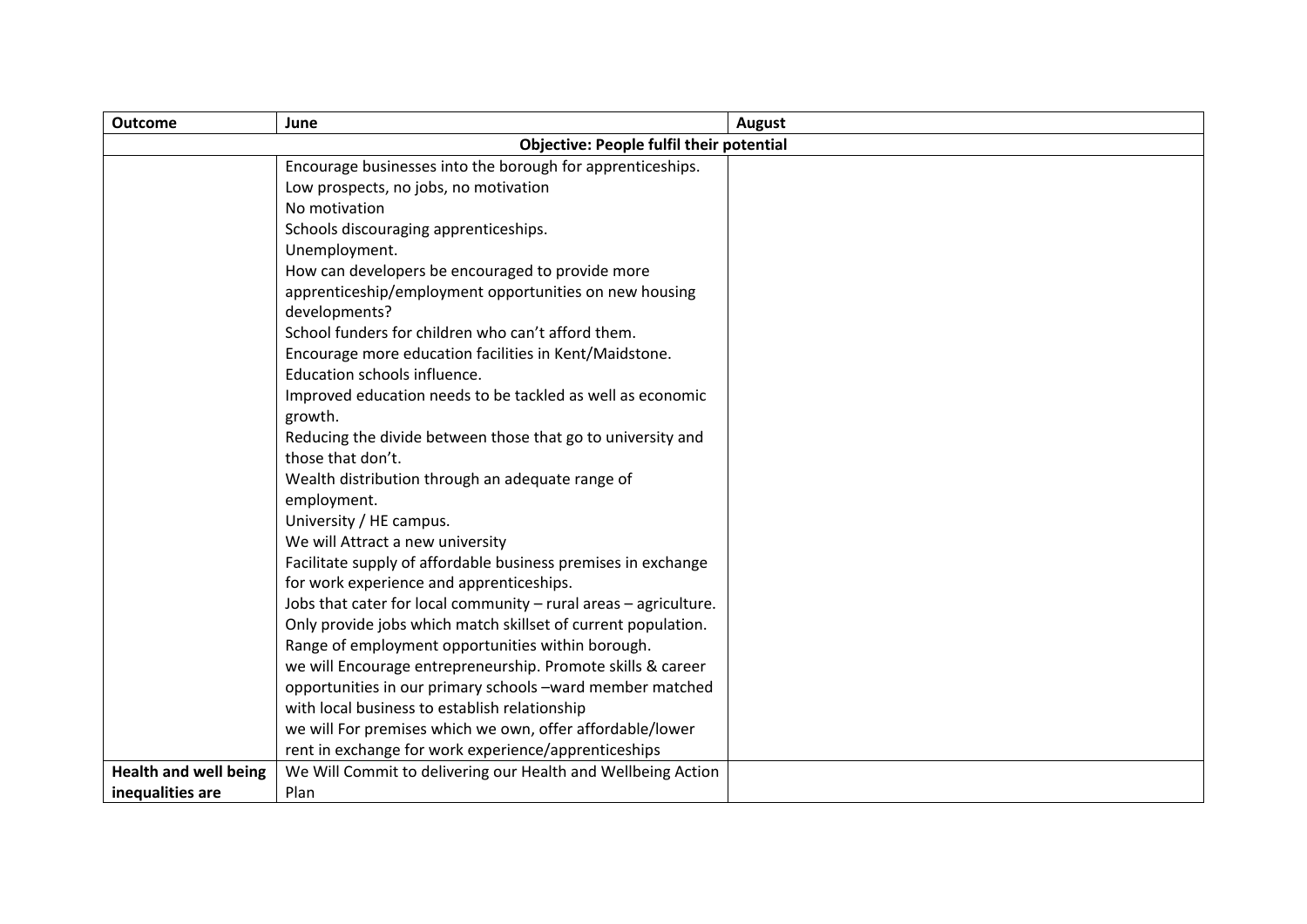| <b>Outcome</b>                 | June                                                                                                                                                                                                                                                                                                                                                                                                                                                                                                                                                                                                                                                                                                                                                            | August             |  |
|--------------------------------|-----------------------------------------------------------------------------------------------------------------------------------------------------------------------------------------------------------------------------------------------------------------------------------------------------------------------------------------------------------------------------------------------------------------------------------------------------------------------------------------------------------------------------------------------------------------------------------------------------------------------------------------------------------------------------------------------------------------------------------------------------------------|--------------------|--|
|                                | <b>Objective: People fulfil their potential</b>                                                                                                                                                                                                                                                                                                                                                                                                                                                                                                                                                                                                                                                                                                                 |                    |  |
| reduced                        | We Will Have a joined up approach in working with our<br>partners and community to improve the health and lifestyles<br>of our residents including sports.<br>More facilities for exercise (e.g. in parks.)<br>Hold seminars and invite large business to improve mental<br>health in businesses.<br>Diet and lifestyle<br>Inequality between areas. Some areas are a lot nicer than<br>others.<br>Greater relationship with CCG section 106-spending on things<br>such as green spaces.<br>Encourage people to be healthier.<br>Joined up thinking for sport activities co-ordinating sport and<br>leisure.<br>Sports co-ordination. For health and wellbeing throughout<br>MBC and HCL.<br>New businesses that offer healthy food, incentivise<br>businesses. |                    |  |
|                                | Stop planning permission for fast food places.                                                                                                                                                                                                                                                                                                                                                                                                                                                                                                                                                                                                                                                                                                                  |                    |  |
| Social mobility is<br>improved |                                                                                                                                                                                                                                                                                                                                                                                                                                                                                                                                                                                                                                                                                                                                                                 | Mobility standards |  |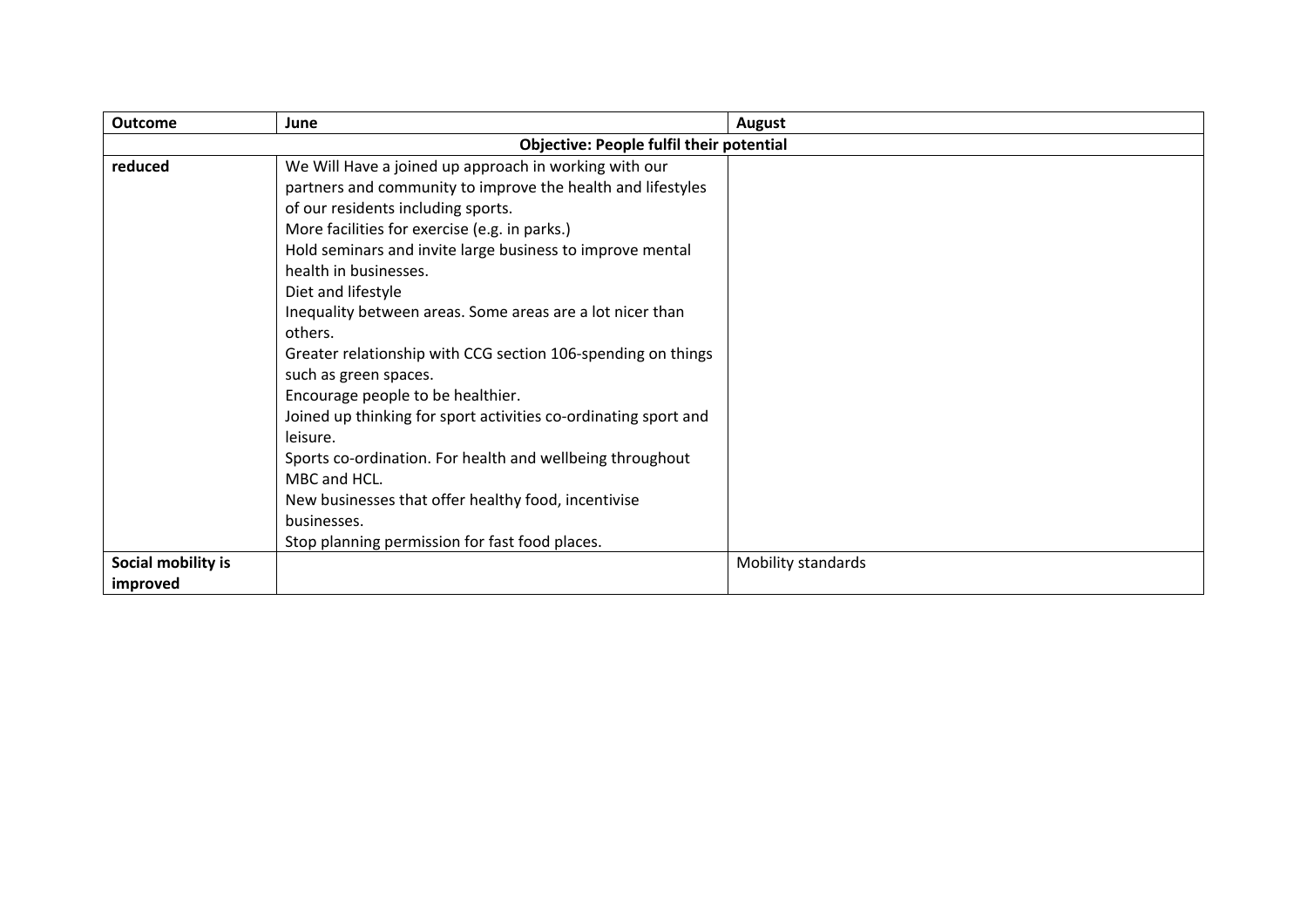| <b>Outcome</b>              | June                                                         | August                                                   |
|-----------------------------|--------------------------------------------------------------|----------------------------------------------------------|
|                             | <b>Objective: A Thriving Economy</b>                         |                                                          |
| <b>Business start-ups</b>   | Encourage support for local businesses.                      |                                                          |
| and survival rates are      | Continued support for start-ups.                             |                                                          |
| improved and we are         | Councillors supporting farming diversification.              |                                                          |
| the best in Kent            | Support creative industries                                  |                                                          |
|                             | Creating opportunity for business to acquire freehold -      |                                                          |
|                             | council to facilitate                                        |                                                          |
|                             | Room for businesses to grow.                                 |                                                          |
|                             | Expand business terrace into industrial sector.              |                                                          |
|                             | Extension of Business Terrace to support development of      |                                                          |
|                             | maturing businesses.                                         |                                                          |
|                             | we will Expand to encourage start-up businesses and support  |                                                          |
|                             | expansion.                                                   |                                                          |
| A revitalised town          | Pedestrianize heart of town centre, better use of Jubilee    |                                                          |
| centre                      | Square - connecting town squares.                            |                                                          |
|                             | Focus on the town centre - social hub should be evolving.    |                                                          |
|                             | Town Centre is the cultural centre                           |                                                          |
|                             | Art in Town Centre, diversity, draw.                         |                                                          |
|                             | Make Town Centre resilient                                   |                                                          |
|                             | Want a busy town centre - needs to be busy.                  |                                                          |
|                             | Concentrate the town centre it's too spread out              |                                                          |
|                             | Town centre - not attractive.                                |                                                          |
|                             | Maidstone should be a better place to shop - needs more      |                                                          |
|                             | variety.                                                     |                                                          |
|                             | Maidstone East - must be good quality including design.      |                                                          |
|                             | we will Deliver the commercial office space element of       |                                                          |
|                             | <b>Maidstone East ASAP</b>                                   |                                                          |
| <b>Inward investment is</b> | Attracting businesses to match the skill set of an area.     | Investments need to have a return/increase revenue       |
| increased from the          | Availability of highly paid jobs to encourage people to work | Attract investors - long term investments in the Borough |
| South East and              | in the borough not in London.                                | Diverse investments - spreading risk                     |
| beyond                      | Marketing Maidstone - smart town, smart people 'open for     | Multiple sectors                                         |
|                             | business.'                                                   | Large scale borrowing - PWLB                             |